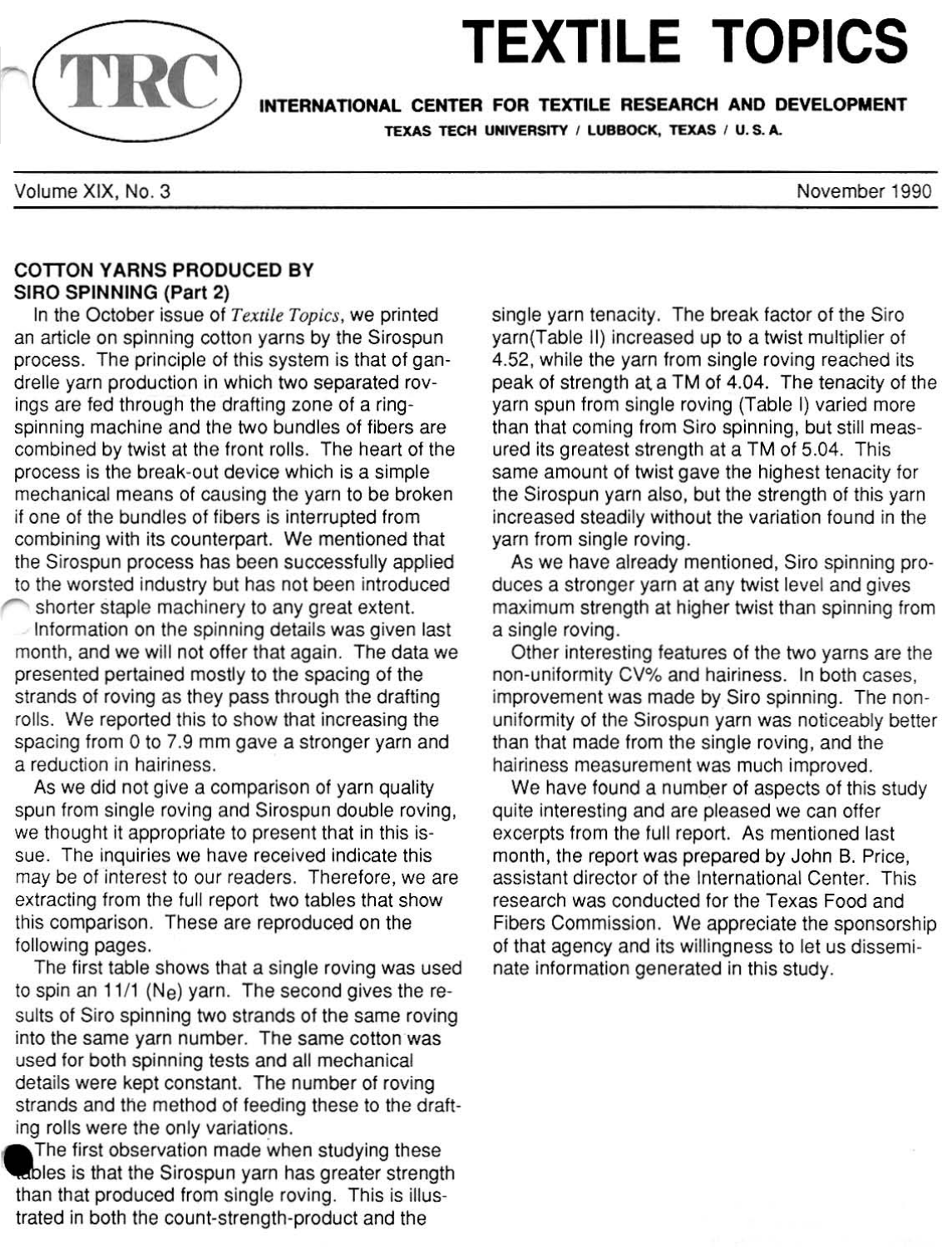| TABLE I |  |
|---------|--|
|---------|--|

| FIBER DATA (Individual Instruments)     |                                |       |           |        |  |  |
|-----------------------------------------|--------------------------------|-------|-----------|--------|--|--|
| Tensile:<br>Strength (g/tex)            | 24.2                           |       |           |        |  |  |
| Elongation (%)                          | 6.5                            |       |           |        |  |  |
| 2.5% Span (in)<br>Length:               | 1.06                           |       |           |        |  |  |
| Uniformity Ratio (%)                    | 43                             |       |           |        |  |  |
| Micronaire                              | 2.6                            |       |           |        |  |  |
| Pressley Strength (MPSI)                | 86.6                           |       |           |        |  |  |
| Non-Lint Content (%)                    | 2.2                            |       |           |        |  |  |
| <b>ROVING</b>                           | $1.8$ hank                     |       |           |        |  |  |
| Machine                                 | Saco Lowell SCB-17B Spinomatic |       |           |        |  |  |
| Spinning Procedure                      | <b>Standard Single Roving</b>  |       |           |        |  |  |
| Ring Diameter (in)                      | $1 - 7/8$                      |       |           |        |  |  |
| Spindle Speed (rpm)                     | 8000                           | 9000  | 10,000    | 10,500 |  |  |
| Traveller                               |                                | 9     |           |        |  |  |
| Draft (Break)                           | 1.94                           |       |           |        |  |  |
| Draft (Total)                           |                                |       | 6.71      |        |  |  |
| Twist Multiplier $(\alpha_e)$           | 4.04                           | 4.52  | 5.04      | 5.49   |  |  |
| Yam Speed (yd/min)                      | 16.6                           | 16.6  | 16.6      | 16.0   |  |  |
| <b>Ambient Conditions</b>               | 72°F/55% RH                    |       |           |        |  |  |
| YARN PROPERTIES                         |                                |       |           |        |  |  |
| Skein Test:                             |                                |       |           |        |  |  |
| Yam Number (Ne)                         | 11.21                          | 11.03 | 11.10     | 10.83  |  |  |
| CV% of Count                            | 1.6                            | 3.4   | 1.4       | 1.3    |  |  |
| Count-Strength-Product                  | 2117                           | 2047  | 2040      | 1860   |  |  |
| CV% of CSP                              | 6.2                            | 5.4   | 7.6       | 7.9    |  |  |
| Single Yarn Tensile Test:               |                                |       |           |        |  |  |
| Tenacity (g/tex)                        | 14.21                          | 14.14 | 14.56     | 13.74  |  |  |
| Mean Strength (g)                       | 749                            | 758   | 775       | 752    |  |  |
| CV% of Strength                         | 11.5                           | 12.4  | 12.8      | 14.1   |  |  |
| Elongation (%)                          | 8.10                           | 8.04  | 7.98      | 8.32   |  |  |
| CV% of Elongation                       | 7.9                            | 10.7  | 11.8      | 13.4   |  |  |
| Specific Work of Rupture (g/tex)        | 0.561                          | 0.561 | 0.584     | 0.578  |  |  |
| CV% of Work of Rupture                  | 16.3                           | 19.6  | 20.8      | 21.4   |  |  |
| Initial Modulus (g/tex)                 | 127                            | 146   | 196       | 192    |  |  |
| <b>Uster Evenness Test:</b>             |                                |       |           |        |  |  |
| Non-Uniformity (CV%)                    | 23.23                          | 23.45 | 23.60     | 23.58  |  |  |
| Thin Places/1,000 yds                   | 568                            | 612   | 629       | 598    |  |  |
| Thick Places/1,000 yds                  | 865                            | 883   |           |        |  |  |
| Neps/1,000 yds                          | 62                             | 71    | 896<br>59 | 906    |  |  |
|                                         | 1673                           | 1285  |           | 80     |  |  |
| Hairs/100 yds<br><b>ASTM Yarn Grade</b> | D                              | D     | 1164<br>D | 971    |  |  |
|                                         |                                |       |           | D+     |  |  |
| PERFORMANCE                             |                                |       |           |        |  |  |
| Number of Breaks/Sample                 | 2                              | 1     |           |        |  |  |
| Break Rate/1,000 Spindle hrs.           | 200                            | 100   | 100       | 100    |  |  |

### TEXAS INTERNATIONAL COTTON SCHOOL

One of the benefits of presenting the classes of the Texas International Cotton School is the development of new friends from many parts of the world. We are pleased that those participating in each class can learn about Texas cotton and the International Center. Also, we like to maintain contact with these people through *Textile Topics* and correspondence.

We have had messages from several of the students from the third class, held in October 1990. We cannot reproduce all of these, but we would like to quote from two that seem to represent the feelings of those who studied here.

Larry Frank, who came from Caracas, Venezuela, wrote:

"I want you to know what a pleasure it was 10 attend your course. I have been through many professional training programs; however, I have not yet

encountered a program as well planned and thorough

"I found the professors extremely well versed in their fields, and the teaching materials were absolutely top-notch. It is clear that a great deal of effort has been put into the preparation of these materials and you can be assured that your students appreciate the time and dedication required to assemble these valua- ble materials.

"Additionally, I never expected such a variety of 'extra curricular' activities, including the wonderful hospitality of your Lubbock Cotton Exchange members. It was a delightful surprise and certainly re- • mains with your students long after the last class ha finished. You can be certain that we will give your Exchange members every opportunity to do business with us, the next time we are interested in importing cotton to Venezuela."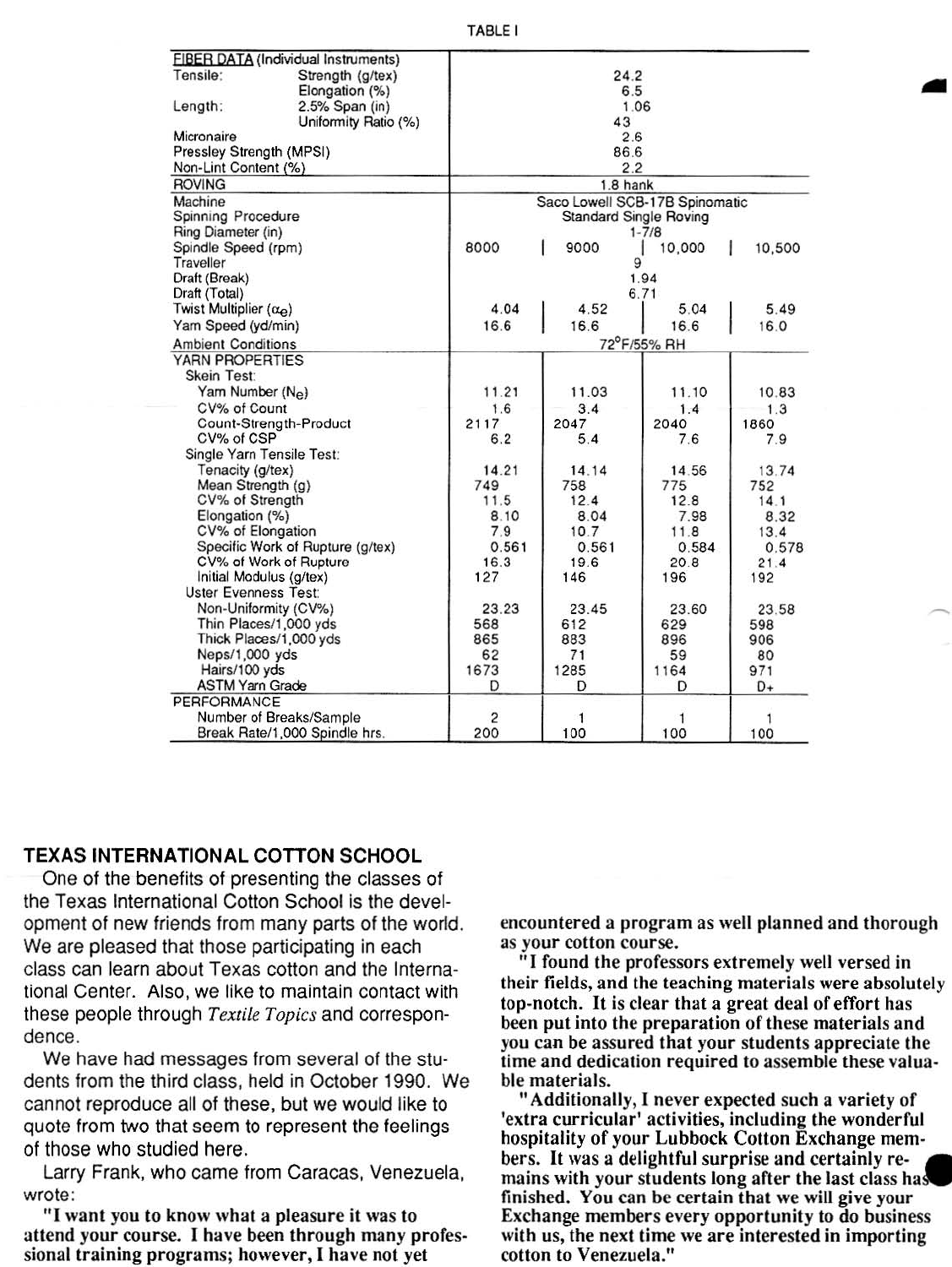| FIBER DATA (Individual Instruments)  |                                |                          |         |        |  |  |
|--------------------------------------|--------------------------------|--------------------------|---------|--------|--|--|
| Tensile:<br>Strength (g/tex)         |                                | 24.2                     |         |        |  |  |
| Elongation (%)                       |                                | 6.5                      |         |        |  |  |
| Length:<br>2.5% Span (in)            |                                | 1.06                     |         |        |  |  |
| Uniformity Ratio (%)                 |                                | 43                       |         |        |  |  |
| Micronaire                           |                                | 2.6                      |         |        |  |  |
| Pressley Strength (MPSI)             |                                | 86.6                     |         |        |  |  |
| Non-Lint Content (%)                 | 2.2                            |                          |         |        |  |  |
| <b>ROVING</b>                        | $2 \times 1.8$ hank            |                          |         |        |  |  |
| Machine                              | Saco Lowell SCB-17B Spinomatic |                          |         |        |  |  |
| <b>Spinning Procedure</b>            |                                | Sirospun (Double Roving) |         |        |  |  |
| Ring Diameter (in)                   |                                | $1 - 7/8$                |         |        |  |  |
| Spindle Speed (rpm)                  | 8000                           | 9000                     | 10,000  | 10,500 |  |  |
| Traveller                            |                                | 9                        |         |        |  |  |
| Draft (Break)                        |                                | 1.94                     |         |        |  |  |
| Draft (Total)                        |                                |                          | ca.12.4 |        |  |  |
| Twist Multiplier $(\alpha_{\Theta})$ | 4.04                           | 4.52                     | 5.04    | 5.49   |  |  |
| Yam Speed (yd/min)                   | 16.6                           | 16.6                     | 16.6    | 16.0   |  |  |
| <b>Ambient Conditions</b>            |                                | 72°F/55% RH              |         |        |  |  |
| YARN PROPERTIES                      |                                |                          |         |        |  |  |
| Skein Test:                          |                                |                          |         |        |  |  |
| Yam Number (Ne)                      | 11.62                          | 11.56                    | 11.59   | 11.38  |  |  |
| CV% of Count                         | 2.0                            | 1.2                      | 1.8     | 1.7    |  |  |
| Count-Strength-Product               | 2424                           | 2453                     | 2435    | 2357   |  |  |
| CV% of CSP                           | 3.2                            | 4.6                      | 4.5     | 3.7    |  |  |
| Single Yarn Tensile Test:            |                                |                          |         |        |  |  |
| Tenacity (g/tex)                     | 14.59                          | 15.54                    | 16.20   | 15.80  |  |  |
| Mean Strength (g)                    | 741                            | 794                      | 825     | 820    |  |  |
| CV% of Strength                      | 9.8                            | 10.2                     | 9.1     | 12.8   |  |  |
| Elongation (%)                       | 7.71                           | 7.91                     | 7.95    | 7.88   |  |  |
| CV% of Elongation                    | 6.7                            | 7.5                      | 8.4     | 12.5   |  |  |
| Specific Work of Rupture (g/tex)     | 0.565                          | 0.611                    | 0.644   | 0.632  |  |  |
| CV% of Work of Rupture               | 14.5                           | 15.1                     | 14.7    | 19.7   |  |  |
| Initial Modulus (g/tex)              | 154                            | 176                      | 203     | 218    |  |  |
| <b>Uster Evenness Test:</b>          |                                |                          |         |        |  |  |
| Non-Uniformity (CV%)                 | 20.22                          | 20.11                    | 20.49   | 20.26  |  |  |
| Thin Places/1,000 yds                | 193                            | 224                      | 240     | 192    |  |  |
| Thick Places/1,000 yds               | 583                            | 577                      | 620     | 621    |  |  |
| Neps/1,000 yds                       | 60                             | 64                       | 65      | 80     |  |  |
| Hairs/100 yds                        | 1192                           | 895                      | 496     | 653    |  |  |
| <b>ASTM Yarn Grade</b>               | C                              | С                        | D       | D      |  |  |
| PERFORMANCE                          |                                |                          |         |        |  |  |
| Number of Breaks/Sample              | 2                              | 1                        |         | 3      |  |  |
| Break Rate/1,000 Spindle hrs         | 267                            | 100                      | 100     | 300    |  |  |

"Once again I congratulate all those involved, in each and every way. My stay was both memorable and intellectually stimulating and I will have only the highest recommendations for your school and your excellent course."

And from Raquel Zillich who lives in Asuncion, Paraguay, we received the following:

"To all the Texas International Cotton School's staff: Just to let you know, I didn't forget you, and that I will always remember how well 'ya'll' treated us."

It is always good to hear from those who have participated in the Cotton School. Their comments and criticisms are helpful as we attempt to improve the material presented to each class.

We remind our readers that the fourth class will begin on April 1, 1991 and continue through April 19. Anyone interested in more information should contact: Texas International Cotton School, C/o The Lubbock Cotton Exchange, 1517 Texas Avenue, Lubbock, Texas 79401.

Their telephone number is (806)763-4646 and FAX number is 806-763-8647.